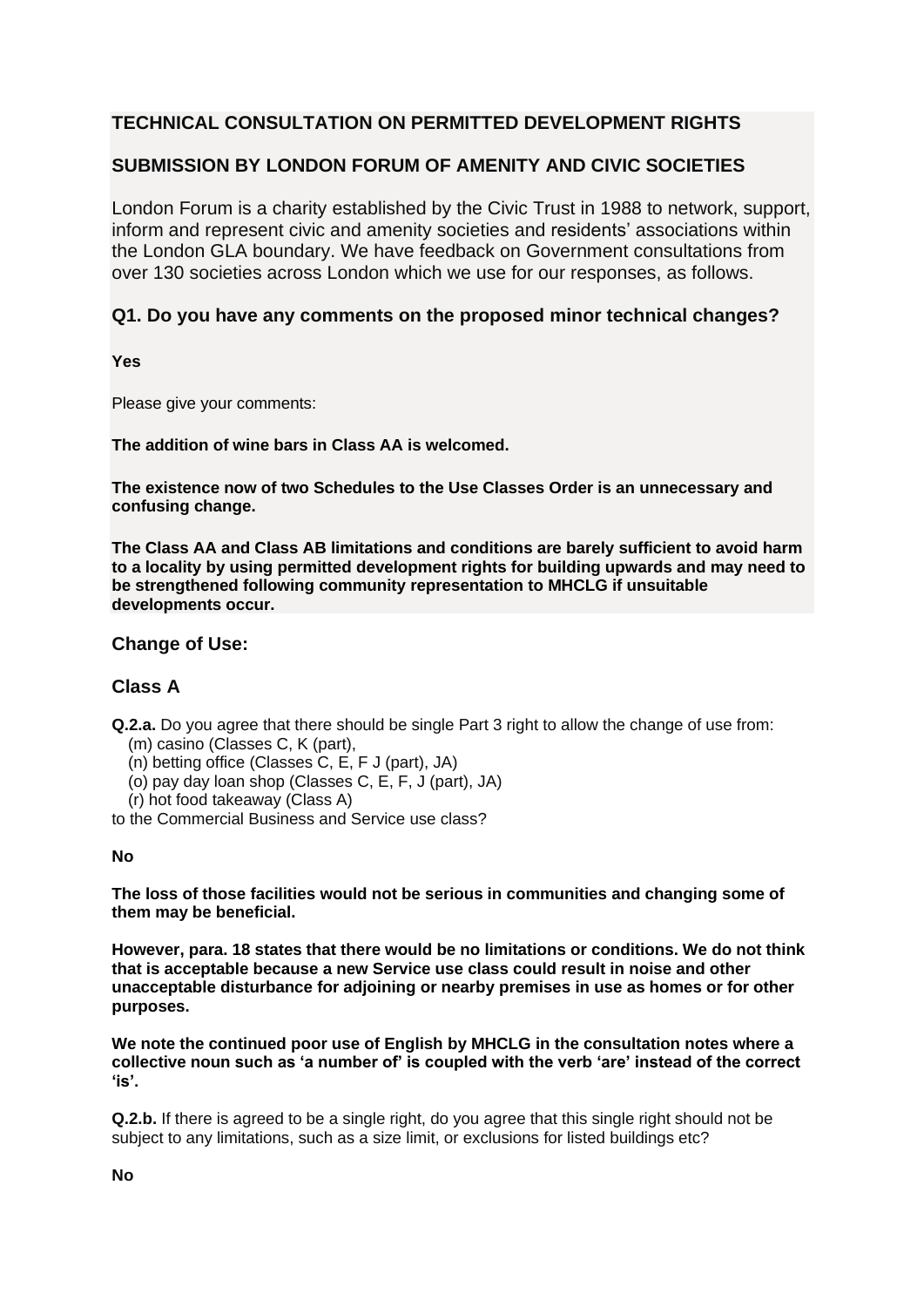Please give your reasons:

These should be **subject to location** – some of these should be located in town centres, or even local centres, where new Class E uses would contribute to the vitality and viability of these centres.

Most of these uses are likely to be small in scale and in terms of traffic generation.

**Q.2. c.** If there is agreed to be a single right, do you agree that this single right should not be subject to conditions, such as matters for prior approval in respect of restaurants or other uses?

**No**

#### **A different use class could result in noise and other unacceptable disturbance for adjoining or nearby premises in use as homes or for other purposes.**

**Q.2. d.** Given the flexibility to move within the use Commercial, Business and Service use class, do you agree that any single consolidated right should not provide an exclusion in respect of offices in article 2 (3) land

**No**

Please give your reasons:

**Some the proposed changes would change the character or appearance of a conservation area, producing "dead" shopfronts and a reduction of activity, which would reduce the vitality of a shopping area in a town centre and local centres.**

**Class B**

**We agree that Hot food takeways should have rights to change use to restaurants and cafes**

**Class C**

**We agree that A1, A2. betting offices, payday loan shops and casinos should be able to change use to restaurants, but subject to a size limit of 150sqm**

**Class E**

**We agree that A2, Betting offices and payday loan shops should be able to change use to restaurants**

## **Class F**

**We agree that betting offices and payday loan shops should be able to change use to A2**

## **Class G**

**We agree that change of use from retail (A1) or A2, or betting offices or payday loan shops to a mix of that use with up to two flats**

**Q3.** Do you agree that the existing Class G right of Part 3 should be broadened to allow for up to 2 flats above (mixed use) any premises in the Commercial, Business and Service use class?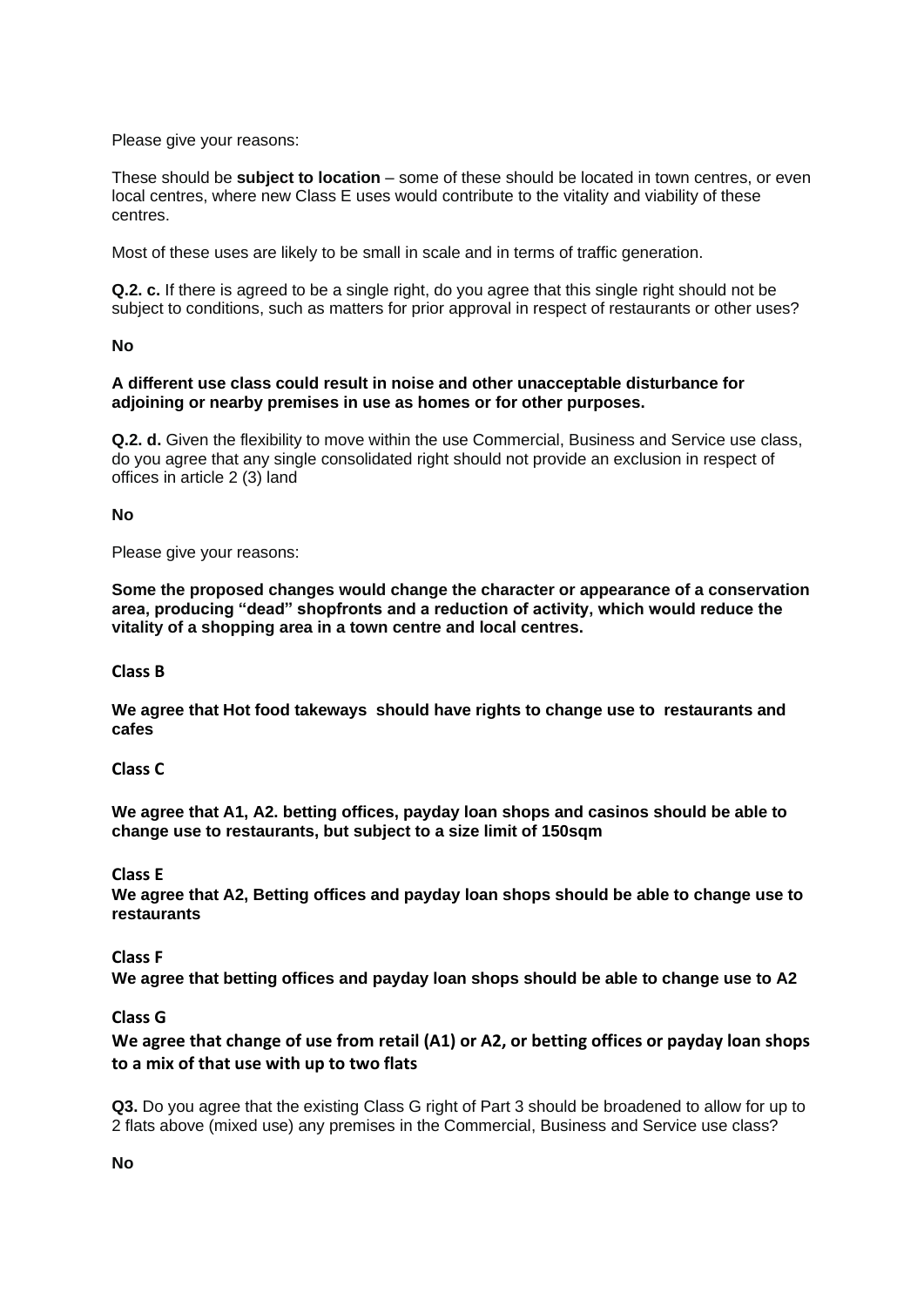#### Please give your reasons:

## **In main town centres, floors above ground floor may be more appropriate for former B1 uses, as well as housing.**

## **Class H**

**Q.4.** Do you agree that the Class H right of Part 3 be amended to allow change of use from 2 flats mixed use with Commercial, Business Service use to Commercial, Business Service use?

#### **Don't know**

Please give your reasons.

**The proposal appears to allow homes in two flats to be converted to Commercial, Business Service use. The Government appears to be seeking more dwellings in town centres so why should existing ones be lost? This is a irrational and confusing suggestion.**

#### **Class I**

**Q.5.** Do you agree that the Class I right of Part 3 for the change of use from industrial, or storage and distribution, to light industrial use is withdrawn?

#### **Yes**

Please give your reasons:

## **For the reasons given by MHCLG themselves in para 30 of the consultation.**

#### **Class J**

**Q6.a.** Do you agree that permitted development rights are amended to no longer allow the change of use to uses from the former D2 Assembly and leisure use class?

#### **Yes**

Please give your reasons.

#### **These uses should be sui generis and, therefore, require planning consent for change of use**

**Q.6.b.** Do you agree that the Class J Part 3 right that provides for the change of use of retail uses, betting office or pay day loan shop to the former D2 assembly and leisure use class is withdrawn?

## **Yes**

Please give your reasons.

**Local authorities should remain in charge of such changes through planning applications because there may be adequate assembly and leisure facilities already.**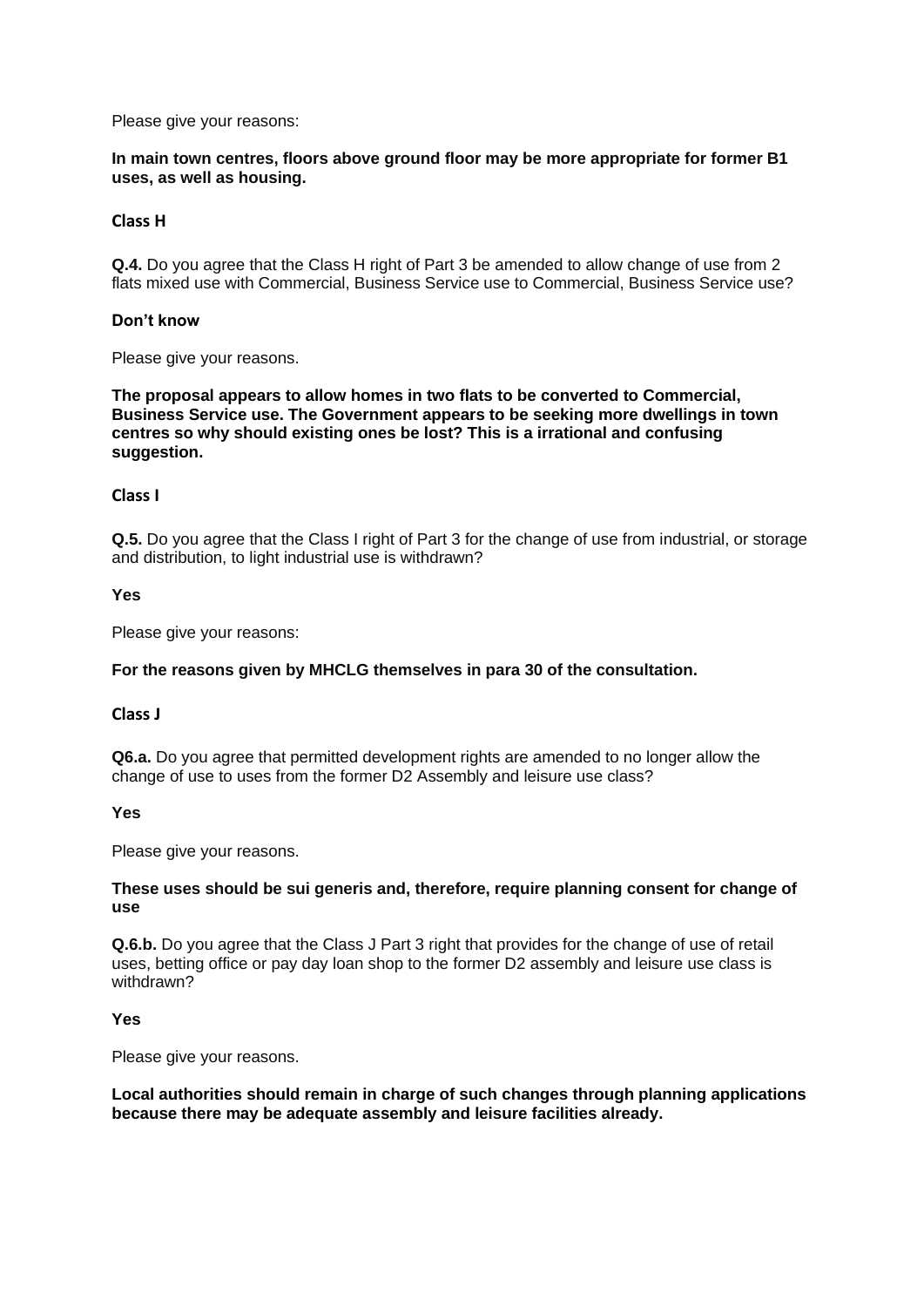## **Class K**

**Q.7.** Do you agree that the Class K Part 3 right that provides for the change of use of casinos to the former D2 assembly and leisure use class is withdrawn?

#### **Yes**

Please give your reasons.  $\pm$ 

**Casinos are currently sui generis and should remain so. Local authorities should remain in charge of such changes through planning applications because there may be adequate assembly and leisure facilities already.**

## **Class M**

**Q.8.a.** Do you agree that the Class M right of Part 3 be amended to continue to allow the change of use from a hot food takeaway, betting office, pay day loan shop, or launderette to residential C3 use?

#### **Yes except launderettes**

Please give your reasons

**Paragraph 19 states "Launderettes can be a valued local service in some areas. It is therefore proposed to continue to all for prior approval of the impact of change of use on the adequate provision of such local services." London Forum agrees with that, especially in more deprived areas, where housing costs are high and/or there is not sufficient space for a washing machine or a space for drying clothes. Launderettes are a vital local service in inner city areas, especially in London.** 

**Q.8.b.** Do you agree that the Class M right of Part 3 should allow for prior approval on the adequate provision of local services as a launderette?

**Yes, but….** 

Reasons:

**However, we disagree that launderettes should be included. The harm to equalities far outweighs any benefits from additional office or housing needs in the locality** 

## **Class R**

**Q.9.a.** Do you agree that the Class R right of Part 3 should be amended to expand the flexible use of agricultural buildings to include the Commercial Business and service use class?

#### **Don't know**

**Q.9.b.** Do you agree that the Class R right of Part 3 should be amended to no longer allow the flexible use of agricultural buildings for those uses within the former D2 assembly and leisure use class?

## **Don't know**

Please give your reasons: **Not an issue in London**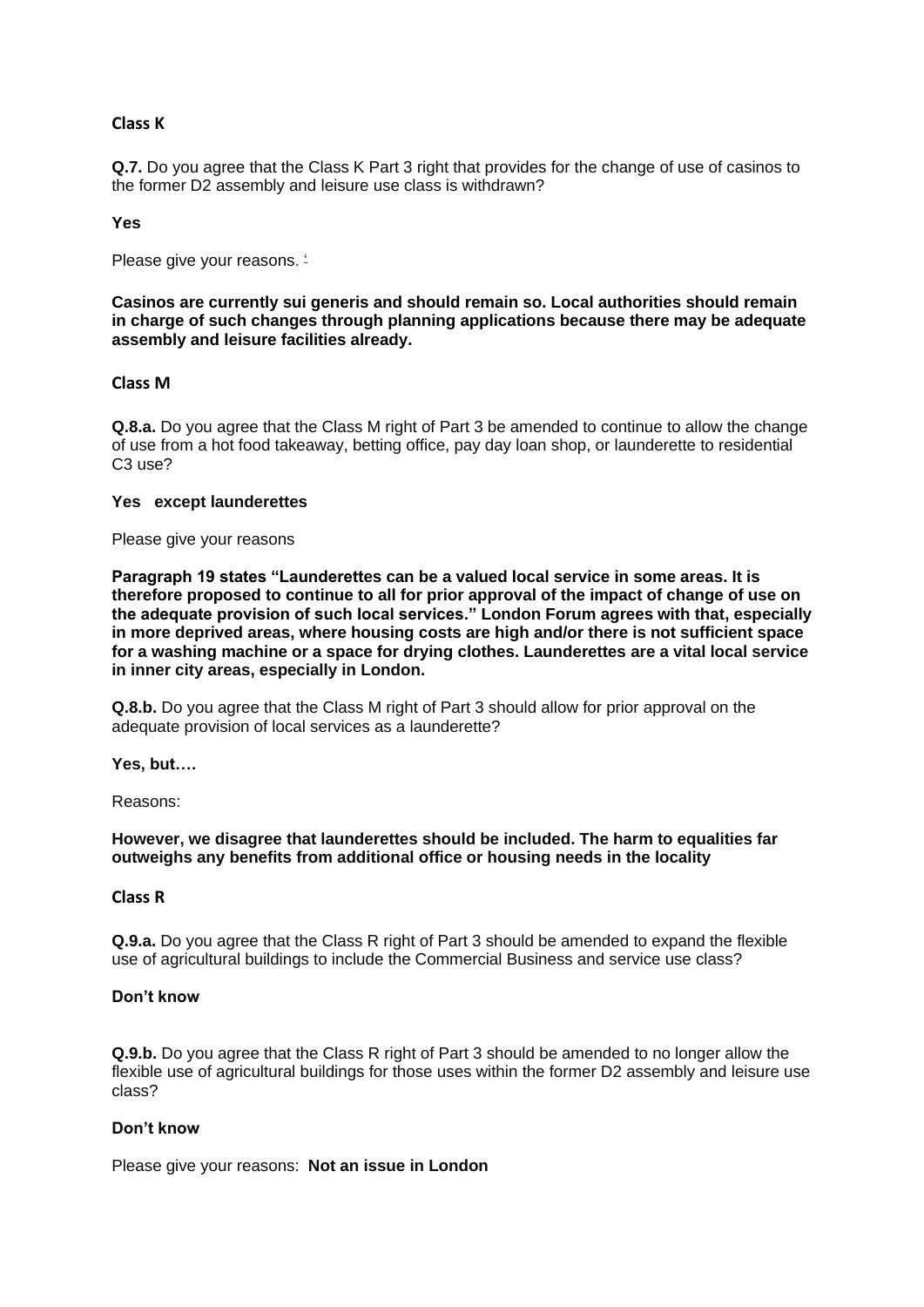## **Class S**

**Q.10.** Do you agree that the Class S right of Part 3 is amended to allow only for the change of use of an agricultural building to a state funded school?

## **Don't know**

Please give your reasons**:** 

#### **Not an issue in London**

## **Class T**

**Q.11.a.** Do you agree that the Class T right of Part 3 is amended to allow the change of use to a state funded school, and no longer allow the change of use to a registered nursery?

#### **Yes**

Please give your reasons.

**The exclusion of a registered nursery is supported but not the permitted loss of any Commercial, Business and Service use class, some of which could be important for local communities.**

**Q.11. b.** Do you agree that the Class T right of Part 3 be amended to additionally allow for the change of use from the Commercial, Business and Service use class to a state funded school?

#### **No**

Please give your reasons.

**The proposed right is sufficiently wide, whilst extending this as proposed could involve the loss of valued uses and services that are part of the necessary social infrastructure. School sites should be brought forward by identifying suitable sites in the Local Plan.**

**Q.11.c.** Do you agree that the Class T right of Part 3 be amended to no longer allow for the change of use from uses in the former D2 assembly and leisure use classes, such as cinemas and live music venues, and from the F2 use class?

#### **Yes**

Please give your reasons.

**Both D2 assembly and leisure use classes and F2 use class uses require protection from market pressures from a right to change use to housing. Alternatively, the D2 use class uses, could remain sui generis.**

## **Class F**

**Q.12. a.** Do you agree that the Class C right of Part 4 be amended to no longer allow for the change of use from uses now within the Local Community (F2) use class?

## **Yes**

Please give your reasons: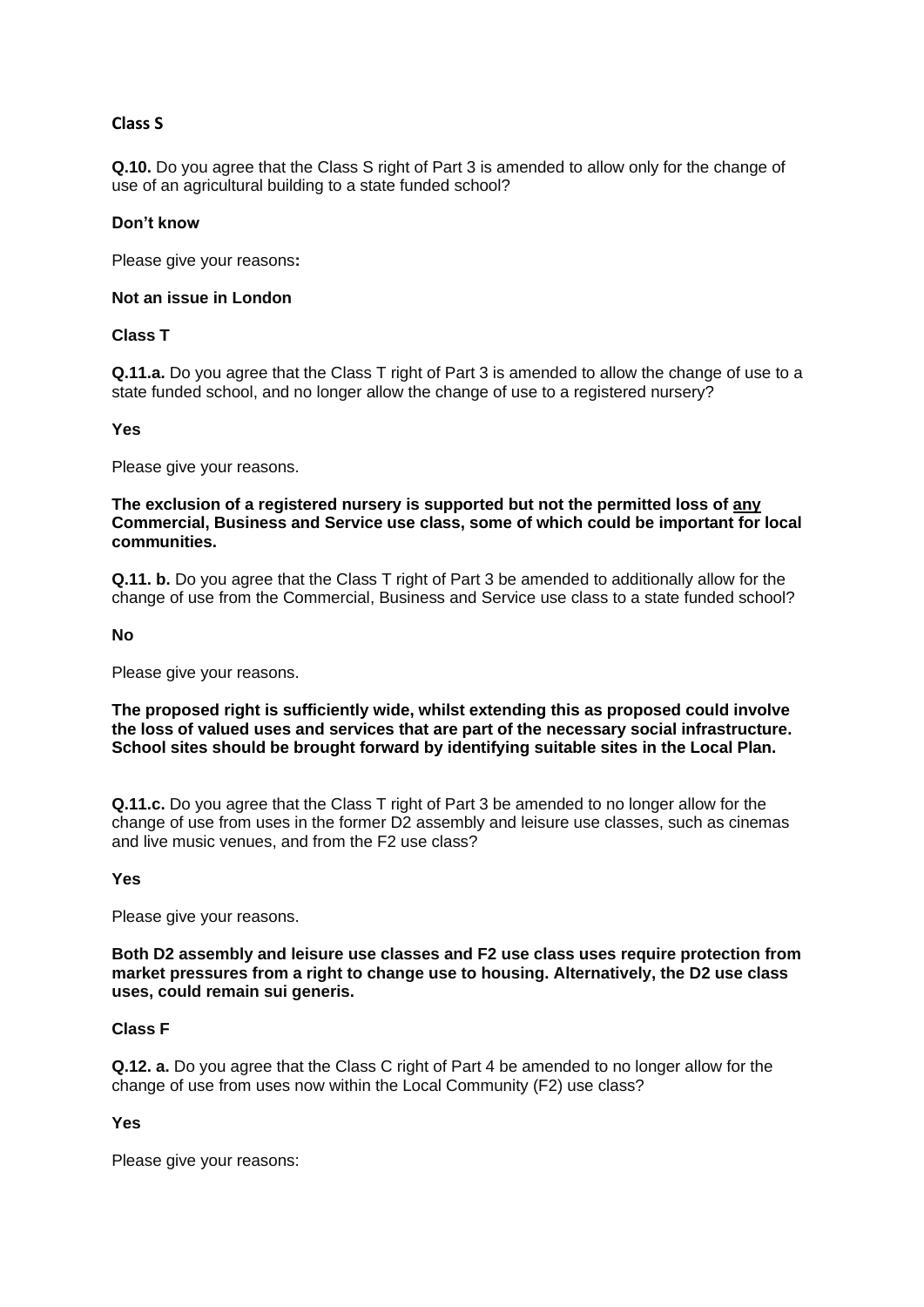**Uses in the Local Community (F2) use class need protection or, as the NPPF para 92(c) indicates, local planning authorities need to "guard against the unnecessary loss of valued facilities and services, particularly where this would reduce the community's ability to meet its day-to-day needs."**

**Q12. b.** Do you agree that the permitted development right is amended to no longer allow the change of use from uses within the former D2 Assembly and leisure use class, such as cinemas and live music venues?

#### **Yes**

Please give your reasons.

## **Agree that these uses should be sui generis, to require consent for change of use both to and from D2 Assembly and leisure uses, so as to protect them from further losses.**

## **Class CA**

**Q.13. a.** Do you agree that the Class CA right of Part 4 be amended to additionally allow for the change of use from vacant land within the Commercial, Business and Service use class

#### **Yes**

**Q.13. b.** Do you agree that the Class CA right of Part 4 be amended to no longer allow for the change of use from vacant land uses in the former D2 assembly and leisure use classes, such as cinemas and live music venues, and in the Local Community F2 use class?

#### **Yes**

Please give your reasons:

## **These uses need to be retained, and any change of use should require a planning application to test the appropriateness of such a change**

## **Class D**

**Q.14.** Do you agree that the Class D right of Part 4 is amended to allow the temporary change of use

From: the Commercial, Business and Service use class (E), and specified article 3 (6) uses: hot food takeaway (r), betting office (n) and pay day loan shop (o)

To: Another Commercial, Business and Service use class (E) use, or specified F1 Learning and non-residential institutions uses: display of art (b), museum (c), public library (d), public hall or exhibition hall (e)

## **Yes**

Please give your reasons.

#### **Temporary/pop-up uses can be a good alternative use of use of land and buildings, but with the proviso that it will revert to its previous use. There should be a size limit.**